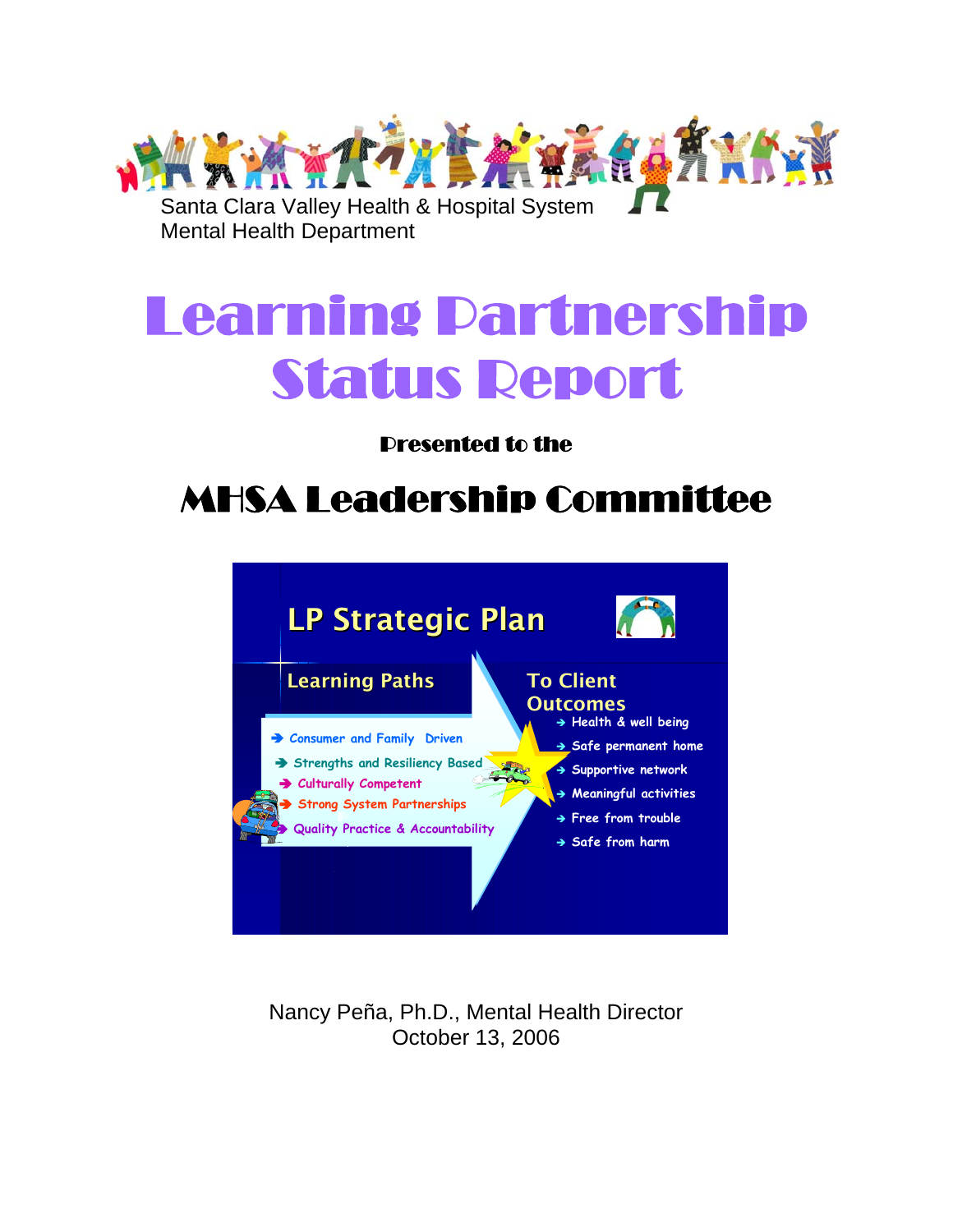#### I. Learning Partnership Vision & Plan

#### A. Vision

The Learning Partnership is the means by which consumer and family voice, new practices, new knowledge, and new attitudes and perspectives will be brought to every stakeholder in the system, regardless of where new funding is allocated for new programs. Knowledge, skill building, and partnership are central to the transformation of the system and to achieving recovery and resiliency, cultural competency and life domain outcomes for consumers of our system.

#### B. Strategic Plan

The MHD will develop a Learning Partnership Strategic Plan that will incorporate the following principles:

- Anchored in CSS philosophical foundation
- Aligned with CSS mission and values
- Supports transformation objectives
- Employs effective learning methods
- Embraces all learners and learning styles
- Tracks learning efforts and impact
- Fosters a system culture of learning

The strategic plan will be organized around five learning paths, which all lead to improvement in consumer outcomes.

#### Learning Paths

- o Consumer and Family Driven
- o Strengths and Resiliency Based
- o Culturally Competent
- o Strong System Partnerships
- o Quality Practice & Accountability

#### Consumer Outcomes

- o Health & well being
- o Safe permanent home
- o Supportive network
- o Meaningful activities
- o Free from trouble
- o Safe from harm
- C. Learning Content Themes

The Mental Health Department (MHD) Administration reviewed the MHSA CSS plan and developed learning content themes from the 21 work plans: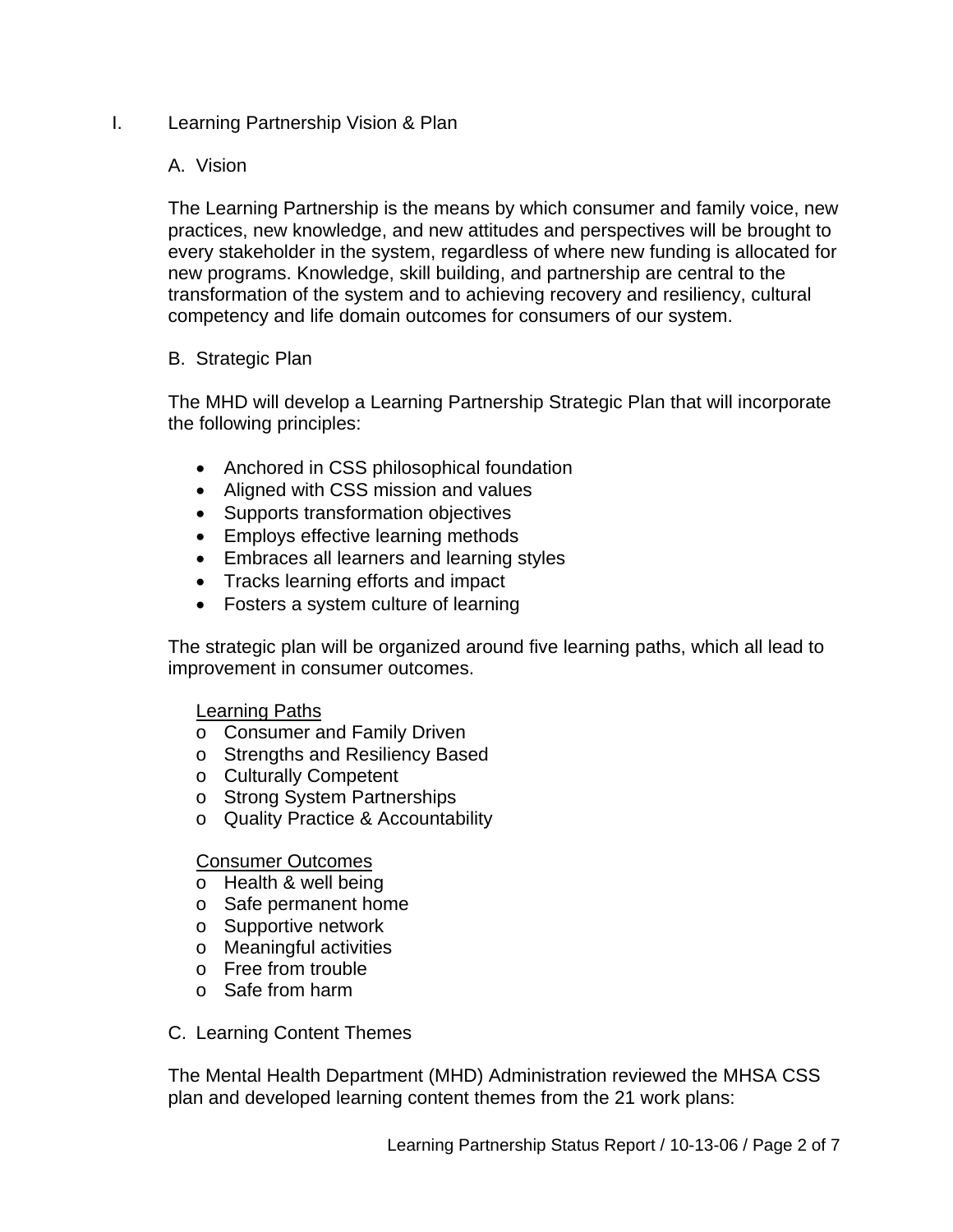- Consumer and family involvement
- Cultural competency
- Reductions in disparities
- Wellness and recovery
- Permanent housing development
- Partner system collaboration
- Employment, work and benefits
- Integrated services (e.g., Wraparound, AB2034, TIP)
- Dual diagnosis
- Special populations (e.g., developmentally disabled, LGBTQ,  $1<sup>st</sup>$  Break)
- Outreach and engagement
- Self Help
- Best and Promising Practices
- D. Steering Committee

The MHD will develop a Learning Partnership Steering Committee so that key stakeholders will have continuous involvement in the department's ongoing learning initiatives. The committee will monitor the department's progress, research and recommend training content and methodology, and present updates to the stakeholders. See Appendix A for the proposed committee membership.

#### II. Stakeholder Learning Lessons from CSS Planning Process

Stakeholders reported on lessons learned from the CSS planning process that are important to carry over into implementation of the Learning Partnership. Participants stressed the great value in listening to the voice of all stakeholders, particularly in the lessons learned from consumers and family members and ethnic community members. The importance of deep listening was stressed repeatedly: *"Listen First, seek to understand...then to be understood.."*  Participants expressed in many ways how the past year of dialog and deep conversations has been transformative in and of itself. Many expressed that there was actual healing taking place, just by virtue of establishing a "level playing field" where consumers and family members were welcome at the decision-making table and where their voice was given value and respect. The inclusion of Faith and Spiritual communities was seen as extremely positive and has opened up new ways in which these communities can play a role in transformation. The importance of including the underserved and insuring they have a strong voice as we move forward was seen as very important. Everyone agreed that we must commit ourselves to sustaining inclusion as we move forward: *"Heart, spirit, voice must sustain engagement over time"*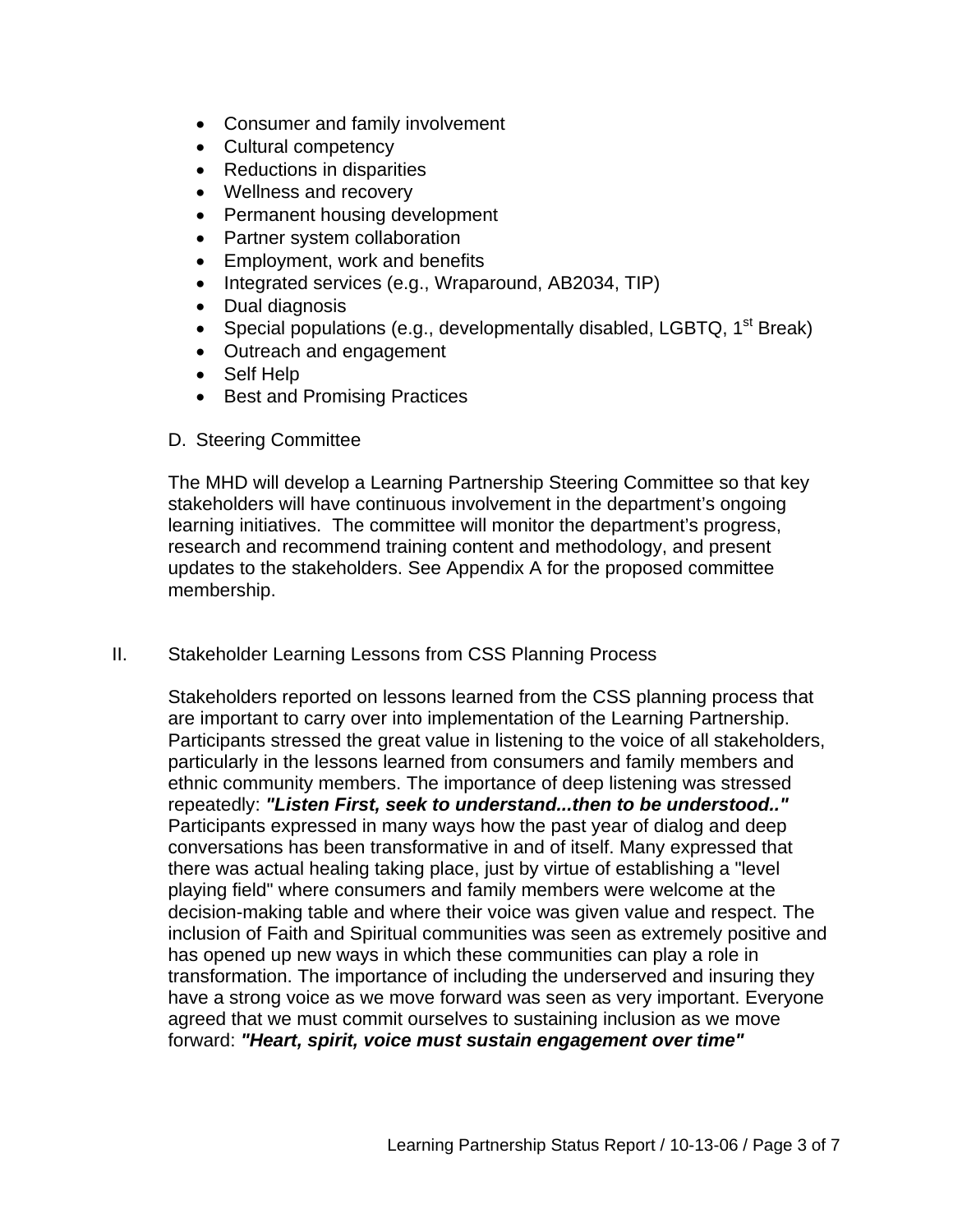- III. Stakeholder Input to Learning Paths
	- A. Consumer and Family Driven
		- Focus on consumer/family culture stories
		- Training is needed for accessing community resources
		- NAMI provider education course
		- Consumer empowerment facilitating independence; equal input in treatment; healthy relationships between professionals and consumers
		- Enhance consumer/family involvement in MH system
		- Consumer driven treatment planning outcome driven
		- Educating siblings on mental health issues
		- Consumer/family access and quality of care remove obstacles
		- Family driven build relationships
		- Education based recovery SJCC model
	- B. Strengths and Resiliency Based
		- Health care providers need learning to see consumer strengths (a shift and change to re-educate staff); need more strength based tools & assessments
		- Caring for body & mind for both: consumers and practitioners
		- We need to learn how to strengthen, help to rebound, build sense of self
		- Focus on what works for the consumer; don't baby consumer to a disabled role
		- Treat consumers and family as individuals as providers we focus on illness/"mother" & label - need to shift approach
		- Service providers own self-awareness; don't assume about the consumer's culture; see the whole individual
		- Make time to share experiences; it is a positive & valuable part of learning
		- Personal stories demonstrate inner strengths
		- Empowering for worker, to be a learning organization, rather than reactive at different levels toward same outcomes
		- To develop a system of nourishment; consumers being a learning organization; meeting folks where they are at
	- C. Culturally Competent
		- What is culture? Identify what needs to be learned; what's out there
		- Know many variations between ethnic groups; system must be attuned
		- Learning vision; people coming together and telling stories, teaching each other; learn from their background, what works
		- People must be self aware & humble in order to be culturally competent; start with self-awareness, then awareness of different cultures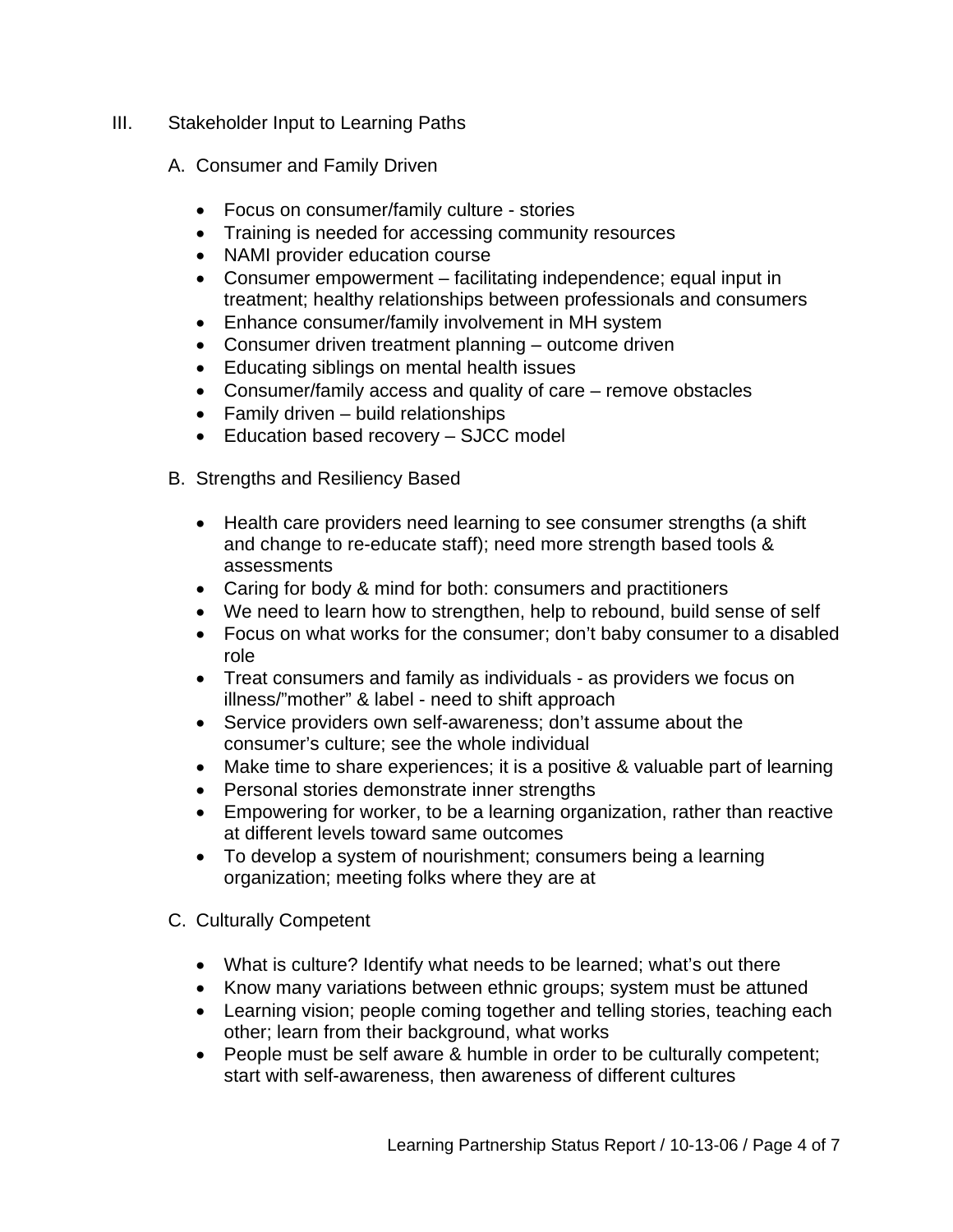- Humility is important; recognize not what they know, but what they don't know; healing takes place in different ways; humility to understand that healing takes place in different ways
- Critical to be empathetic, understand others & variation of needs to learn more about the background of group; know their community to help them get to the next step
- Bridge content to application in services; must have methods for understanding racism that will lead to creating a support process for people to be themselves
- Empowering the family, community, staff & system to reconstruct to meet needs of community
- Must hear in the clients terms/language; what they're saying
- Speak the language
- D. Strong System Partnerships
	- Leadership training shared vision, value, mission, service
	- Leadership training collaborative "best practice" system thinking; outcomes; quality improvement
	- Cross-system training system knowledge orientation; collaborative practitioner practice work; collaborative tools (e.g., screening, assessment)
	- Cross-system training mental health, stigma, culture, ecology
	- Cross-system training non-traditional partners, schools, YWCA/YMCA, faith organizations, community
	- Communication appreciative inquiry
	- Communication consumer at center; cultural world views & influence on communication (values), beliefs, and behaviors
	- Interest based collaboration team decision-making
	- Tools for dialog & problem solving/conflict resolution
	- Focus on customer service
- E. Quality Practice and Accountability
	- Be practical. Focus on evidence based practices such as Multi System Therapy, ART, CBT, etc… Train the trainers to bring these models back to the staff. Ongoing consultation & training is needed. Not enough to just do one day training
	- Need to collaborate with local universities since interns are trained in specific models in their graduate work. They tend to stick to these models in their work
	- Need to define the recovery model for MH clients to clinicians throughout the system. They still think in terms of the recovery model for clients with substance abuse issues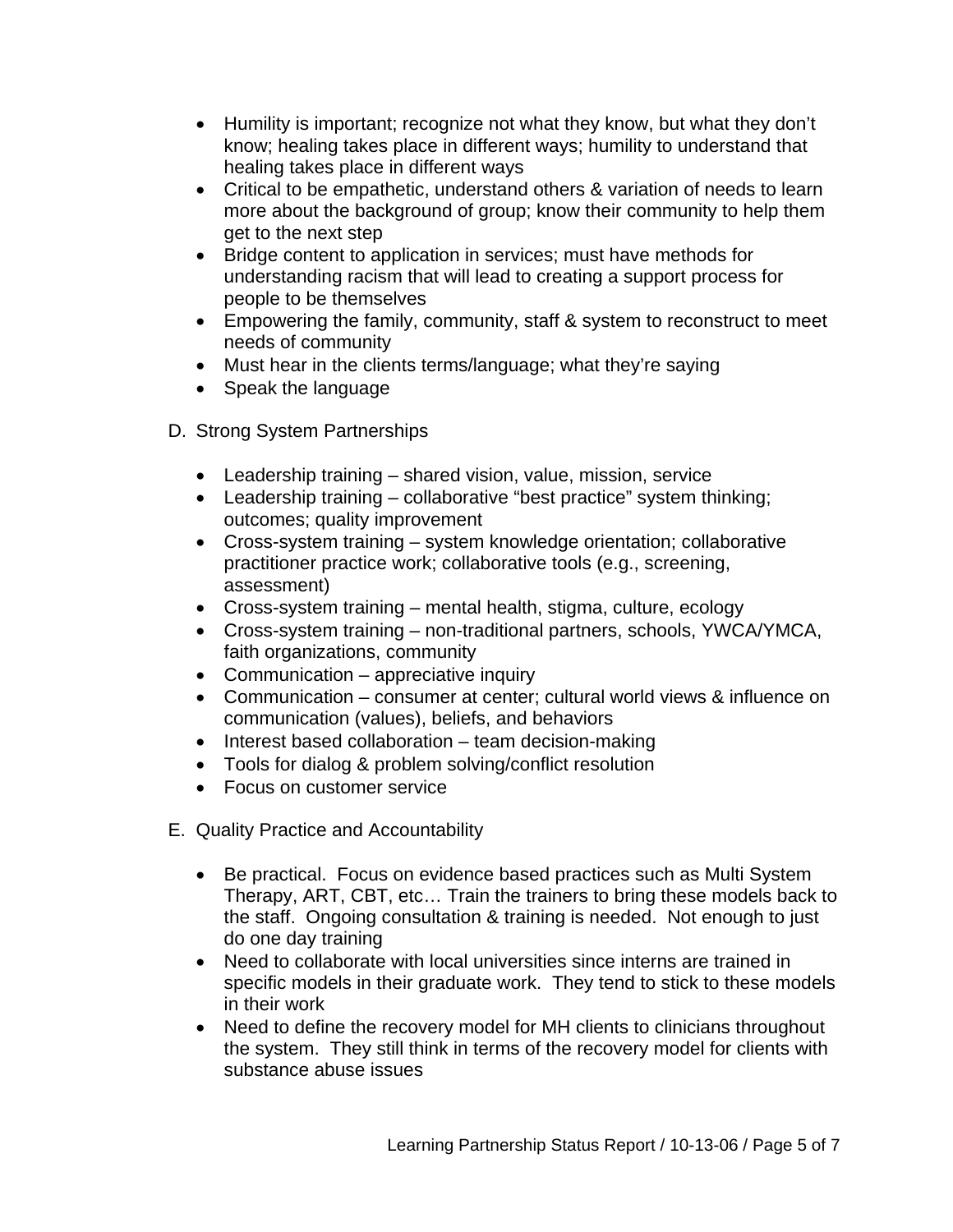- Focus more on the family, not just the individual. Historically, privacy has taken precedent and isolate clients and their clinical providers from their natural support
- Provide larger training forums that include line level staff at county & contract agencies
- Increase focus on manualized and standardized care; enforce adherence to medication practice guidelines
- Monitor accountability to the goals; use rating scale tools to measure functioning pre/post
- Dunkin, Miller's book clients bring 40% to the table, client/therapist relationship accounts for 30% of the success and 15% is the model
- Strike a balance between therapy with solid research behind it with good outcomes with more community based approaches such as Wraparound
- Respect the clinicians. They do have a lot to contribute
- **Task Due Date**  A. Establish and convene LP Steering Committee November 2006 B. Develop LP Strategic Plan January 2007 C. Establish annual training schedule Fig. 3. September 10. September 10. September 10. September 2007

#### IV. Learning Partnership Project Plan – Next Steps